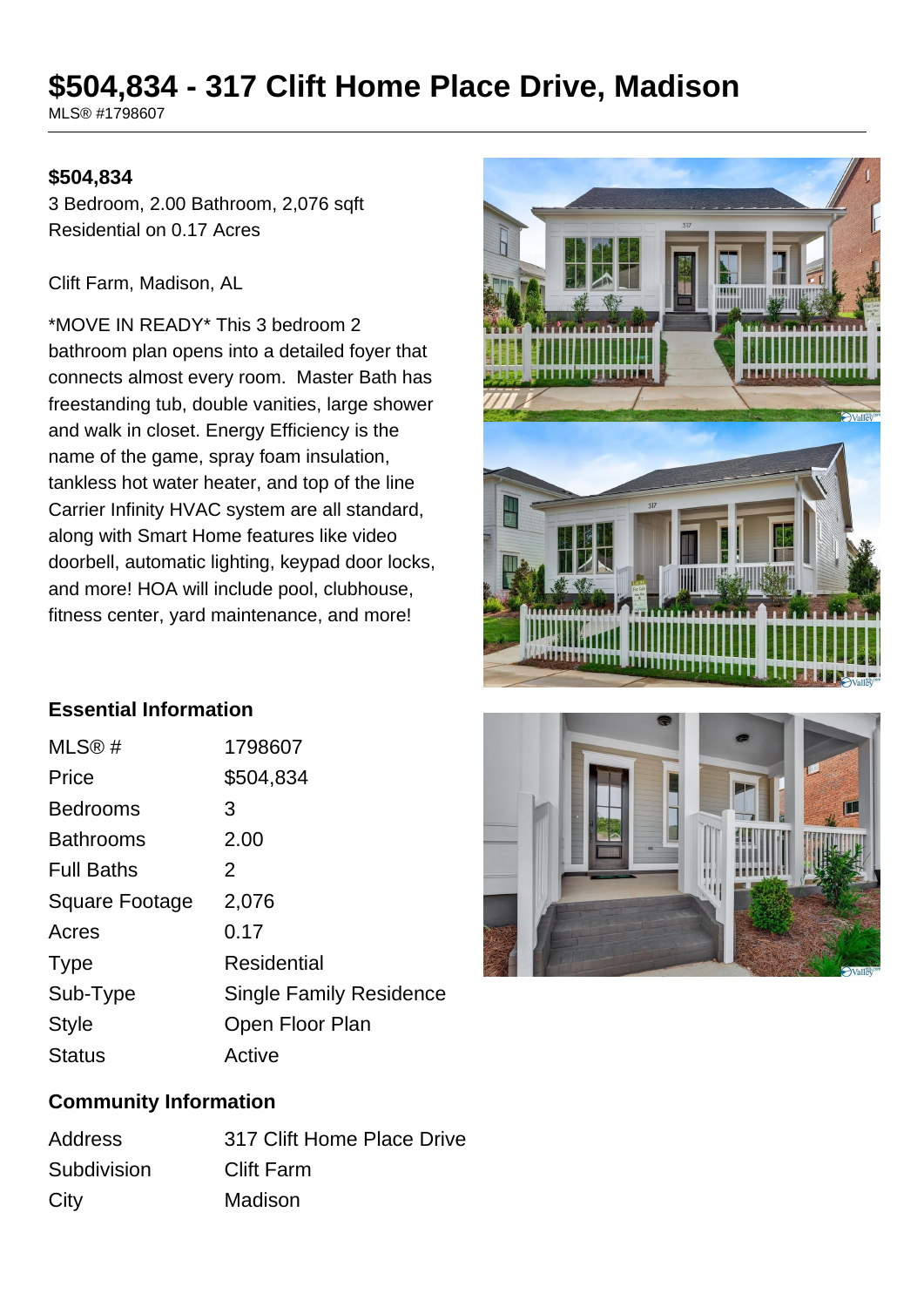| County                    | <b>MADISON</b>                                                                                          |
|---------------------------|---------------------------------------------------------------------------------------------------------|
| <b>State</b>              | AL                                                                                                      |
| Zip Code                  | 35757                                                                                                   |
| <b>Amenities</b>          |                                                                                                         |
| <b>Utilities</b>          | <b>Underground Utilities</b>                                                                            |
| Parking                   | Attached, Garage Door Opener, Garage Faces Rear, Two Car Garage                                         |
| # of Garages              | $\overline{2}$                                                                                          |
| <b>Interior</b>           |                                                                                                         |
| <b>Interior Features</b>  | Low Flow Plumbing Fixtures                                                                              |
| Appliances                | Cooktop, Dishwasher, Disposal, Gas Cooktop, Gas Water Heater,<br>Microwave, Oven, Tankless Water Heater |
| Heating                   | Central 1                                                                                               |
| Cooling                   | Central 1                                                                                               |
| Fireplace                 | Yes                                                                                                     |
| # of Fireplaces           | 1                                                                                                       |
| <b>Fireplaces</b>         | One                                                                                                     |
| <b>Stories</b>            | One                                                                                                     |
| <b>Exterior</b>           |                                                                                                         |
| <b>Exterior Features</b>  | Curb/Gutters, Sidewalk                                                                                  |
| Foundation                | Slab                                                                                                    |
| <b>School Information</b> |                                                                                                         |
| Elementary                | <b>Endeavor Elementary</b>                                                                              |
| Middle                    | Monrovia                                                                                                |
| High                      | Sparkman                                                                                                |

# **Listing Details**

| <b>Listing Office</b>              | Porch Light Real Estate LLC |  |
|------------------------------------|-----------------------------|--|
| <b>Listing Contact Phone</b>       | 334-521-7860                |  |
| Transaction Broker Compensation    |                             |  |
| <b>Buyer Agency Compensation 3</b> |                             |  |
| Foreclosure                        | N                           |  |
| <b>Short Sale</b>                  | N                           |  |

## **Financials**

\$/SqFt \$243